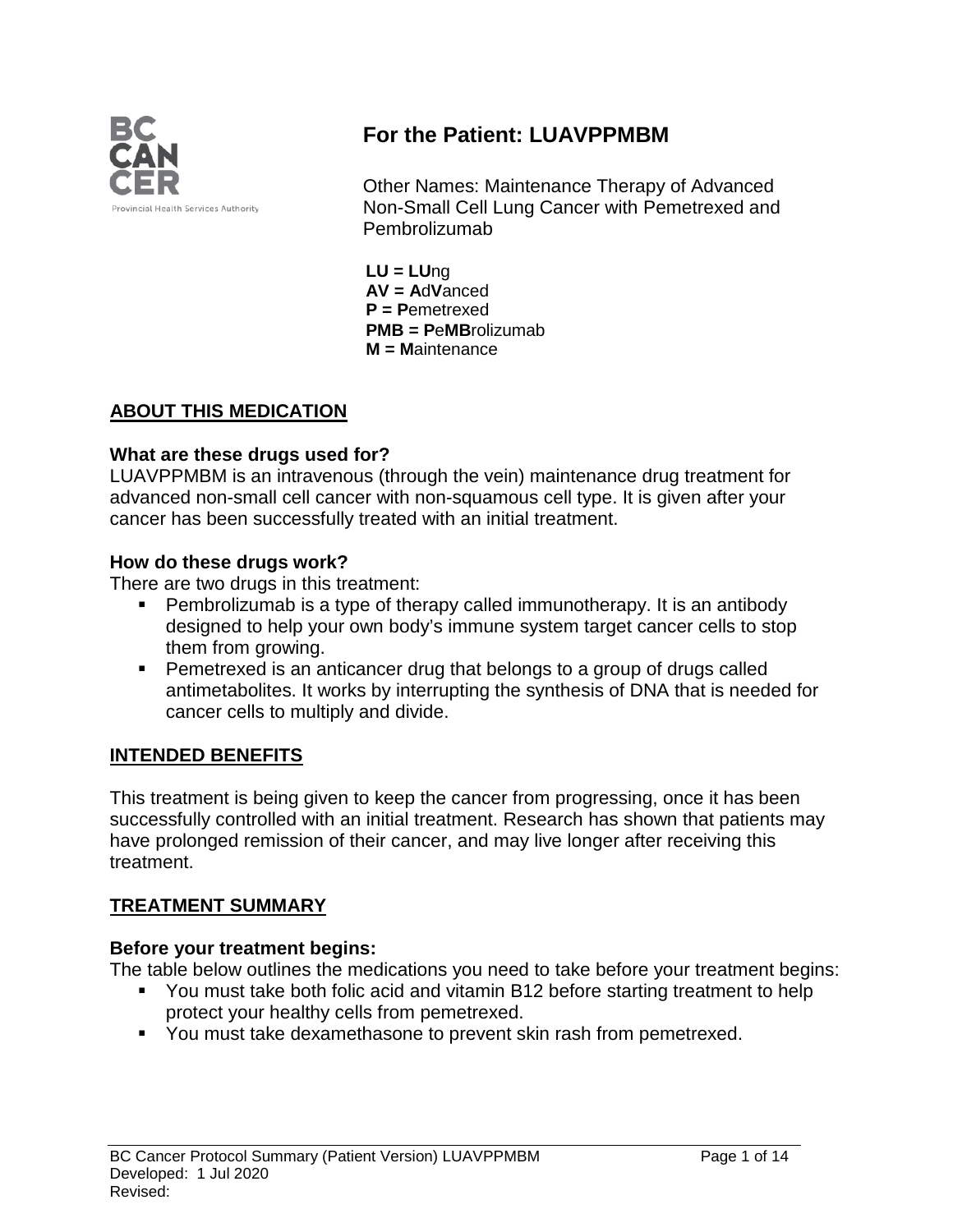| <b>MEDICATION</b>                 | <b>WHERE TO GET IT</b>                                                                 | <b>HOW TO TAKE IT</b>                                                                                                                                                                                                                |
|-----------------------------------|----------------------------------------------------------------------------------------|--------------------------------------------------------------------------------------------------------------------------------------------------------------------------------------------------------------------------------------|
| <b>Folic Acid 0.4 mg tablets</b>  | At your regular pharmacy,<br>without a prescription                                    | Take one tablet (0.4 mg)<br>once daily. Start one week<br>before your first treatment<br>and stop three weeks after<br>your last treatment.                                                                                          |
| Vitamin B12 1000 mcg<br>injection | At your regular pharmacy,<br>behind the pharmacy<br>counter, without a<br>prescription | Your doctor or nurse will<br>inject this into your<br>muscle once every 9<br>weeks. Start one week<br>before first treatment and<br>stop three weeks after your<br>last treatment.                                                   |
| Dexamethasone 4 mg<br>tablets     | At your regular pharmacy,<br>with a doctor's prescription                              | For each treatment cycle,<br>take 1 tablet twice daily<br>for 3 days - day before<br>treatment, the day of<br>treatment, and the day<br>after treatment (unless<br>otherwise instructed.)<br>Always take<br>dexamethasone with food. |

You may need to take drug(s) to prevent nausea and vomiting. Your oncologist will select the most suitable choice(s) for you. You may get it from your regular pharmacy with a doctor's prescription.

## **How are these drugs given?**

- This treatment will continue for a maximum of 2 years (counting from the start of your initial treatment that contains pembrolizumab) as long as you are benefiting from treatment and not having too many side effects.
- Each treatment cycle lasts 3 weeks (21 days).
- For each cycle, you will have the two drugs given to you intravenously (through the vein) on Day 1.
	- **Pembrolizumab is given first. The infusion lasts about 30 minutes.**
	- **Pemetrexed is given next. The infusion lasts about 10 minutes.**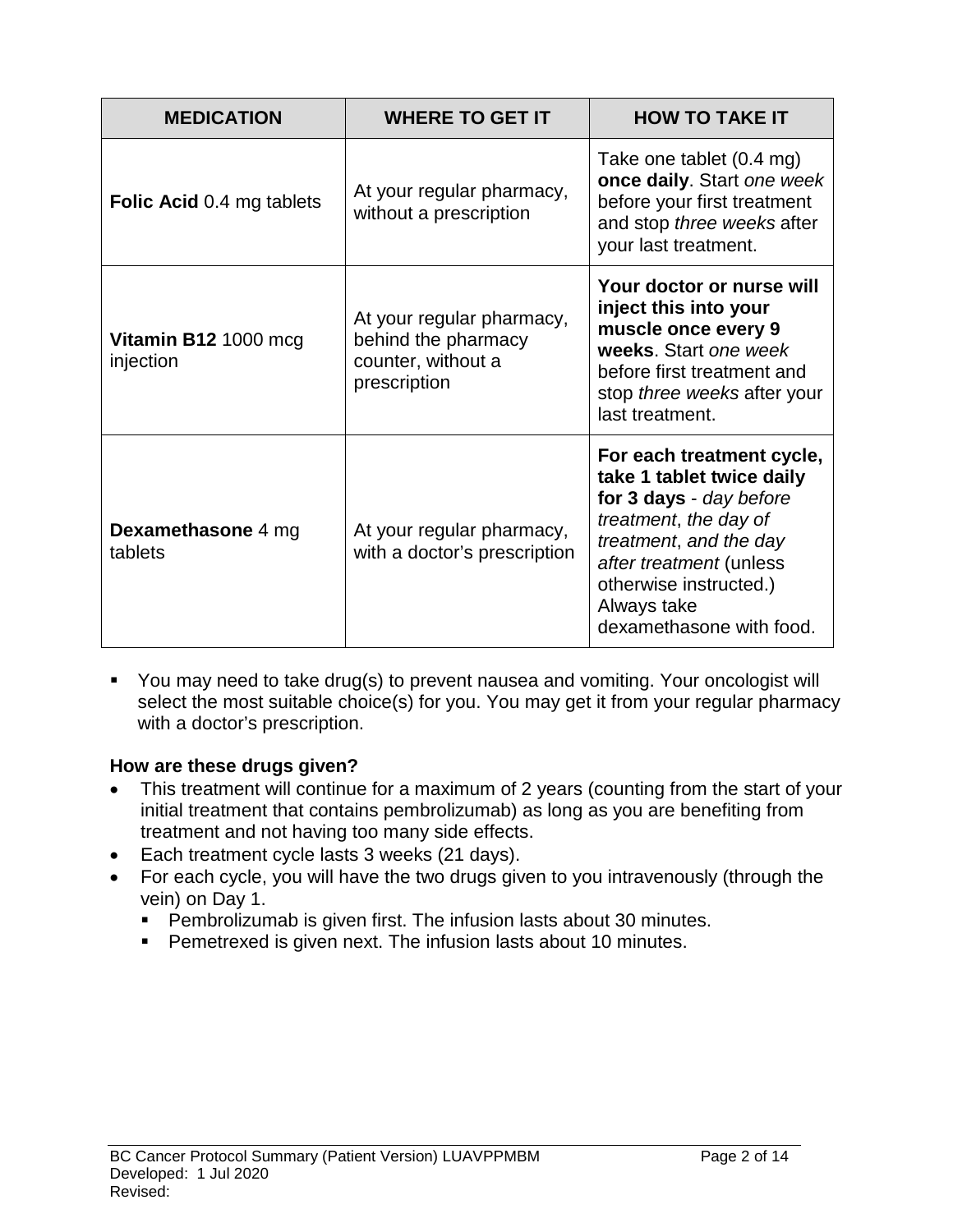### **What will happen while I am being treated?**

- A blood test is done within one month of starting treatment.
- A blood test is also done before Day 1 of each cycle.
- For the first two cycles of treatment, an additional blood test will be done once a week.
- The dose and timing of your treatment may be changed based on your blood test results and/or other side effects.
- Your very first treatment will take longer than other treatments because a nurse will be reviewing the possible side effects of your treatment plan and will discuss with you how to manage them. *It is a good idea to bring someone with you to your first treatment appointment*.
- Please bring your anti-nausea drugs with you for each treatment. Your nurse will tell you when to take them. You may also need to take anti-nausea drugs at home after treatment. It is easier to prevent nausea and vomiting than to treat it once it happens, so follow directions closely.

## **LUAVPPMBM TREATMENT PROTOCOL**

**Start Date: \_\_\_\_\_\_\_\_\_\_\_\_\_\_\_\_\_\_\_\_\_\_\_\_\_\_\_\_**

#### **Cycle 1: Blood test before Day 1**

| Day 1             | Day 2     | Day 3     | Day 4     | Day 5     | Day 6         | Day 7     |
|-------------------|-----------|-----------|-----------|-----------|---------------|-----------|
| Pembrolizumab     | No        | <b>No</b> | No        | <b>No</b> | No            | <b>No</b> |
| Pemetrexed        | treatment | treatment | treatment | treatment | treatment     | treatment |
| Day 8             | Day 9     | Day 10    | Day 11    | Day 12    | Day 13        | Day 14    |
| <b>Blood test</b> | No        | <b>No</b> | No        | No        | No            | No        |
| No treatment      | treatment | treatment | treatment | treatment | treatment     | treatment |
| Day 15            | Day 16    | Day 17    | Day 18    | Day 19    | <b>Day 20</b> | Day 21    |
| Blood test        | No        | <b>No</b> | No        | No        | No            | No        |
| No treatment      | treatment | treatment | treatment | treatment | treatment     | treatment |

• **This 21-day cycle will occur for a maximum of 2 years (counting from the start of your initial treatment that contains pembrolizumab) as long as you are benefiting from treatment and not having too many side effects.** 

**(Day 8 and Day 15 blood tests may not be required after Cycle 2 – this will be decided by your oncologist)**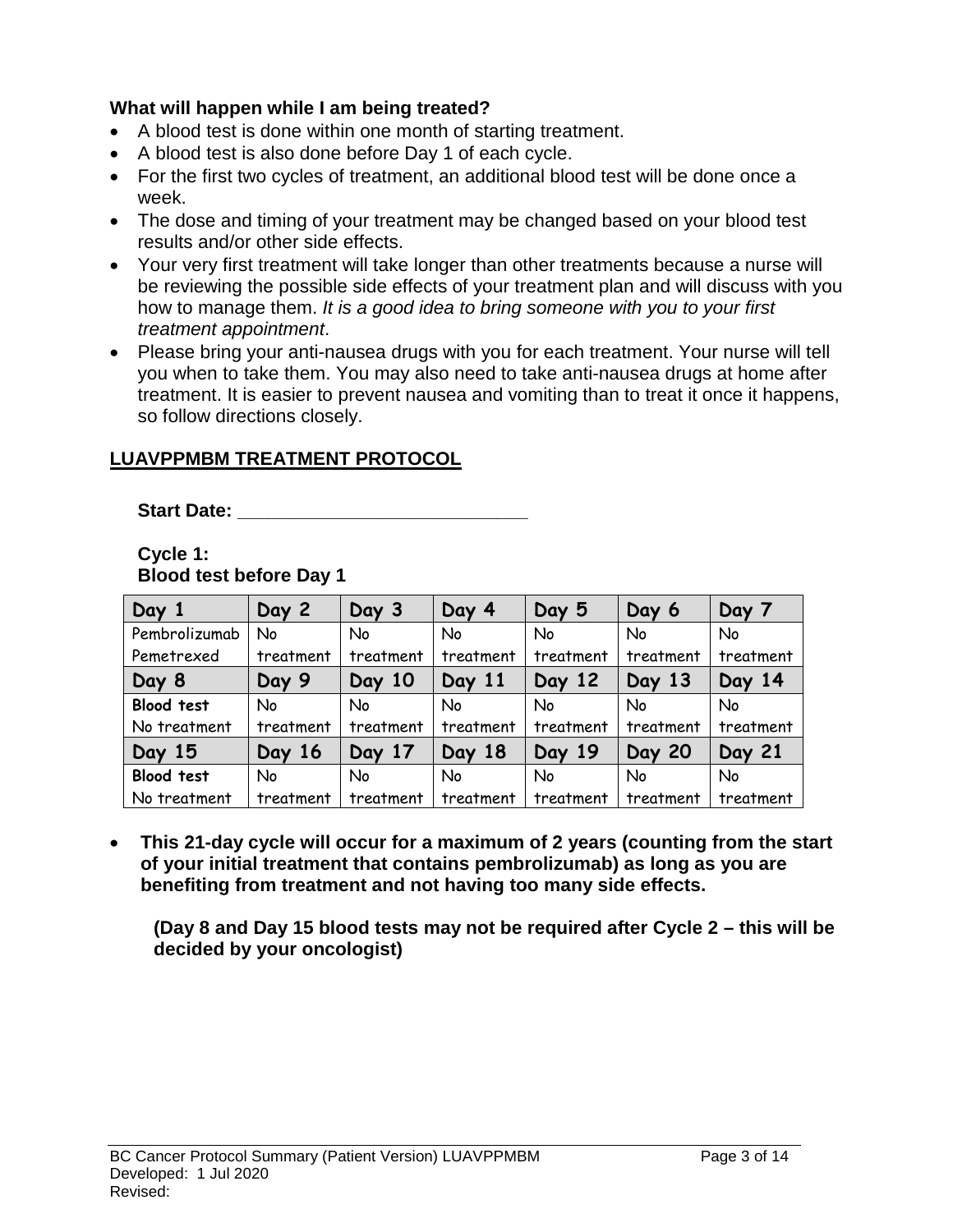## **OTHER INSTRUCTIONS**

#### *It is very important to report side effects immediately to your doctor. Do not manage side effects at home without first speaking with your doctor. Be aware that symptoms may be delayed and can develop months after your last dose.*

#### **What other drugs or foods can interact with LUAVPPMBM?**

- Other drugs may interact with this treatment. Check with your doctor or pharmacist before you start or stop taking any other drugs including all prescription and nonprescription medicines, steroids or other medicines that lower your immune response, vitamins, and herbal supplements.
- The drinking of alcohol (in small amounts) does not appear to affect the safety or usefulness of this treatment.

#### **Other important things to know:**

- **Before you are given pembrolizumab**, talk to your doctor or pharmacist if you:
	- have an active condition where your immune system attacks your body (autoimmune disease), such as ulcerative colitis, Crohn's disease, lupus, rheumatoid arthritis or sarcoidosis.
	- **take other medicines that make your immune system weak. Examples of** these may include steroids, such as prednisone or dexamethasone.
	- had an organ transplant, such as a kidney transplant.
	- **have any other medical conditions.**
- This treatment may cause sterility in men and menopause in women. If you plan to have children, discuss this with your oncologist before starting treatment.
- This treatment may damage sperm and may cause harm to the baby if used during pregnancy. It is best to use birth control while you are undergoing treatment and for **4 months** after the last dose. Tell your doctor right away if you or your partner becomes pregnant. Do not breast feed during treatment.
- Tell all doctors including dentists you see that you are being treated with pembrolizumab and pemetrexed before you receive treatment of any form.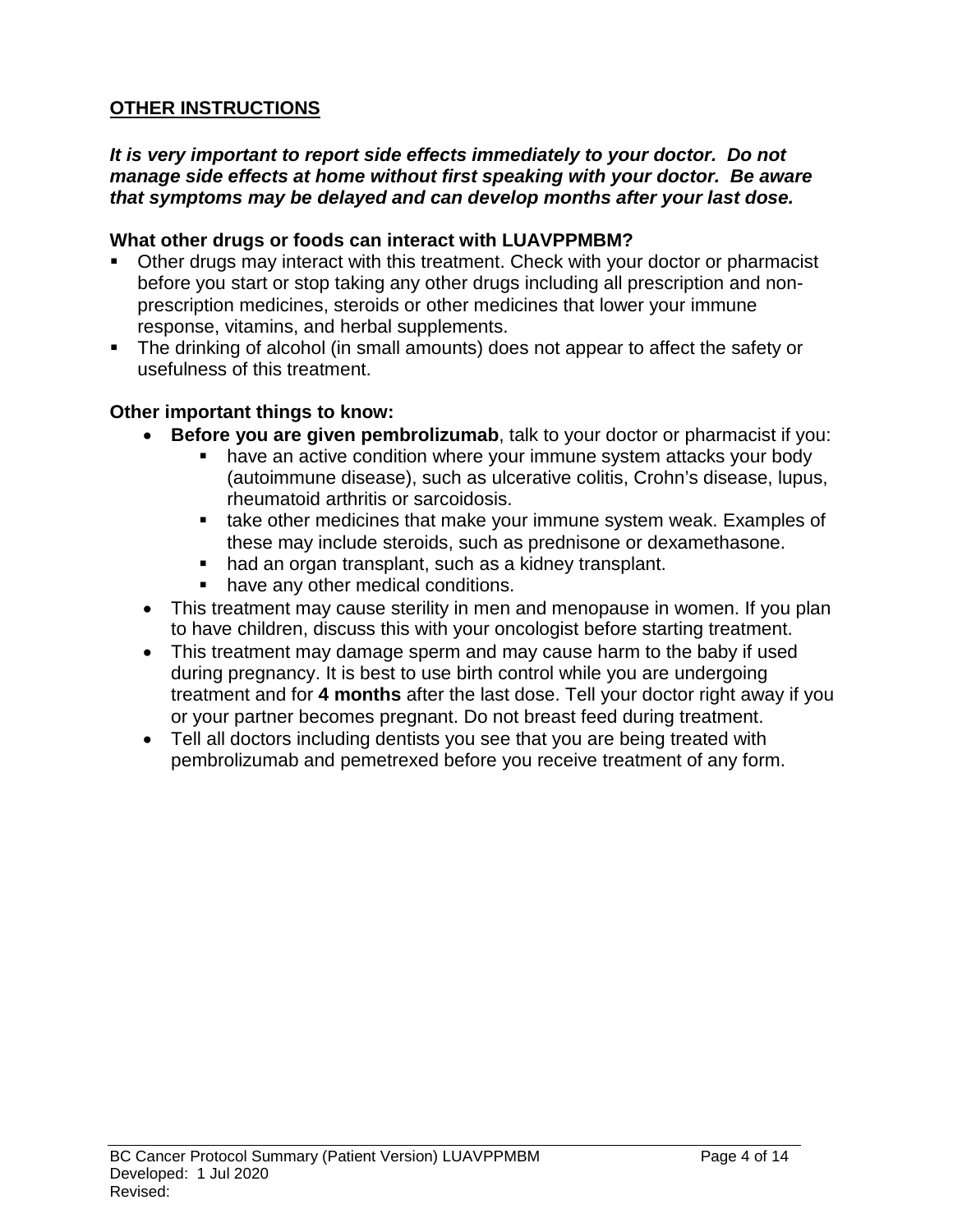## **SIDE EFFECTS AND WHAT TO DO ABOUT THEM**

## **Are there any risks?**

Unexpected and unlikely side effects can occur with any drug treatment. The ones listed below are particularly important for you to be aware of as they are directly related to the common actions of the drug in your treatment plan.

## **What is the most important information I should know about SERIOUS SIDE EFFECTS?**

- **Pembrolizumab may cause serious immune reactions against your own body (autoimmune) affecting many parts.**
- The following side effects were most frequently reported:
	- diarrhea
	- **·** itching, rash
	- joint pain
	- **F** feeling tired
	- **F** feeling less hungry
	- cough
- These side effects are most likely to begin during treatment; however, side effects can show up months after your last treatment with pembrolizumab.
- *Tell* your doctor as soon as possible if you have any of serious side effects listed in the table below or your symptoms get worse.
- **Do not try to treat or diagnose symptoms yourself**. Getting medical treatment right away may keep the problem from becoming more serious.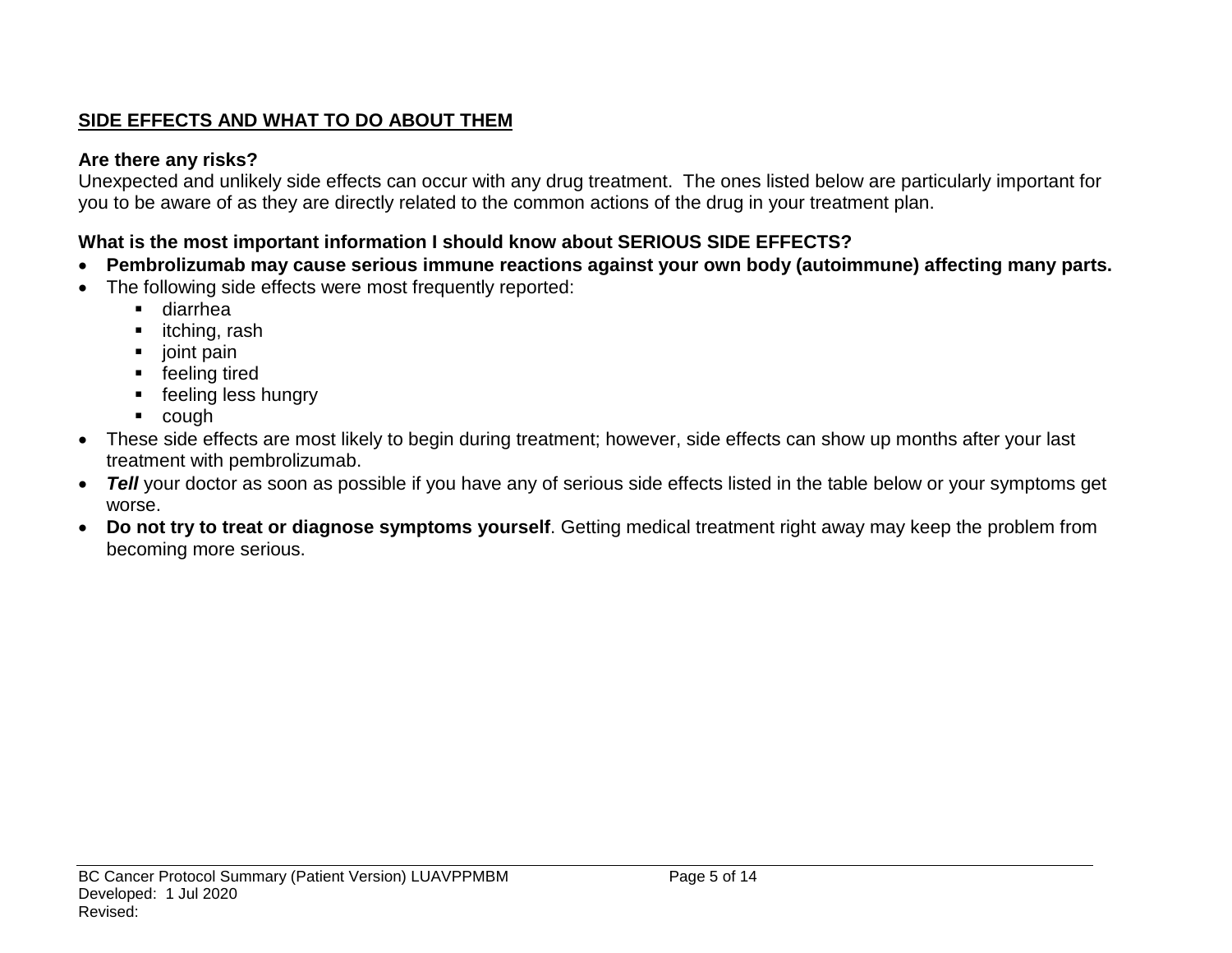## **Serious Side Effects Associated with Pembrolizumab**

| <b>SERIOUS SIDE EFFECTS</b>                                                             | How common is it?      |
|-----------------------------------------------------------------------------------------|------------------------|
| Inflammation of the intestines (colitis)                                                | Common                 |
| Symptoms may include:                                                                   |                        |
| diarrhea (loose stools) or more bowel movements than usual. Do not treat the diarrhea   | (less than 1 in 10 but |
| yourself.                                                                               | more than 1 in 100)    |
| blood or mucus in stools or dark, tarry, sticky stools<br>$\bullet$                     |                        |
| severe stomach pain (abdominal pain) or tenderness                                      |                        |
| Inflammation of the thyroid gland (hyperthyroidism, hypothyroidism)                     | Common                 |
| Symptoms may include:                                                                   |                        |
| rapid heart beat                                                                        | (less than 1 in 10 but |
| weight loss or gain<br>$\bullet$                                                        | more than 1 in 100)    |
| increased sweating<br>$\bullet$                                                         |                        |
| hair loss<br>$\bullet$                                                                  |                        |
| feeling cold<br>$\bullet$                                                               |                        |
| constipation or diarrhea<br>$\bullet$                                                   |                        |
| your voice gets deeper<br>$\bullet$                                                     |                        |
| muscle aches<br>$\bullet$                                                               |                        |
| changes in sleep patterns                                                               |                        |
| Inflammation of the pituitary gland (hypophysitis, hypopituitarism, including secondary | Common                 |
| adrenal insufficiency)                                                                  |                        |
| Symptoms may include:                                                                   | (less than 1 in 10 but |
| weight loss<br>$\bullet$                                                                | more than 1 in 100)    |
| increased sweating, hot flashes<br>$\bullet$                                            |                        |
| hair loss (includes facial and pubic)<br>$\bullet$                                      |                        |
| feeling cold<br>$\bullet$                                                               |                        |
| headaches that will not go away or unusual headache<br>$\bullet$                        |                        |
| decreased sex drive<br>$\bullet$                                                        |                        |
| vision problems<br>$\bullet$                                                            |                        |
| excessive thirst and urination                                                          |                        |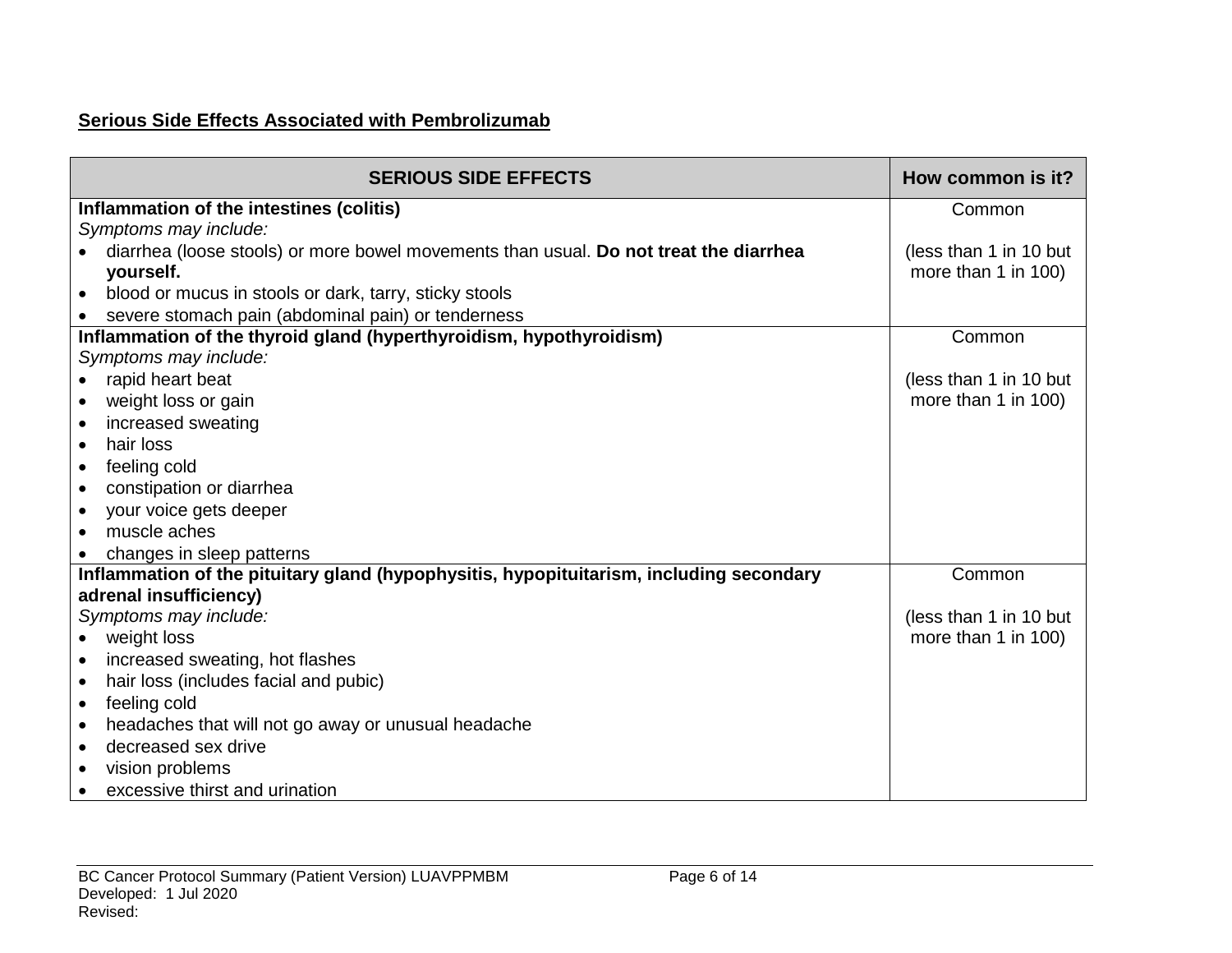| <b>SERIOUS SIDE EFFECTS</b>                         | How common is it?       |
|-----------------------------------------------------|-------------------------|
| Inflammation of the lungs (pneumonitis)             | Common                  |
| Symptoms may include:                               |                         |
| shortness of breath                                 | (less than 1 in 10 but  |
| chest pain                                          | more than 1 in 100)     |
| coughing                                            |                         |
| <b>Problems with muscles</b>                        | Common                  |
| Symptoms may include:                               |                         |
| back pain                                           | (less than 1 in 10 but  |
| spasms                                              | more than 1 in 100)     |
| weakness                                            |                         |
| muscle pain                                         |                         |
| <b>Skin problems</b>                                | Common                  |
| Symptoms may include:                               |                         |
| rash                                                | (less than 1 in 10 but  |
| dry skin                                            | more than 1 in 100)     |
| Problems in other organs (nervous system, eyes)     | Common                  |
| Symptoms may include:                               |                         |
| tingling, numbness, lack of energy                  | (less than 1 in 10 but  |
| changes in eyesight<br>dizziness                    | more than 1 in 100)     |
| Inflammation of the liver (hepatitis)               | Uncommon                |
| Symptoms may include:                               |                         |
| nausea or vomiting<br>$\bullet$                     | (less than 1 in 100 but |
| loss of appetite                                    | more than 1 in 1000)    |
| pain on the right side of your stomach<br>$\bullet$ |                         |
| yellowing of your skin or the whites of your eyes   |                         |
| dark urine                                          |                         |
| bleeding or bruise more easily than normal          |                         |
| Inflammation of the kidneys (nephritis)             | Uncommon                |
| Symptoms may include:                               |                         |
| changes in the amount or colour of your urine       | (less than 1 in 100 but |
|                                                     | more than 1 in 1000)    |
|                                                     |                         |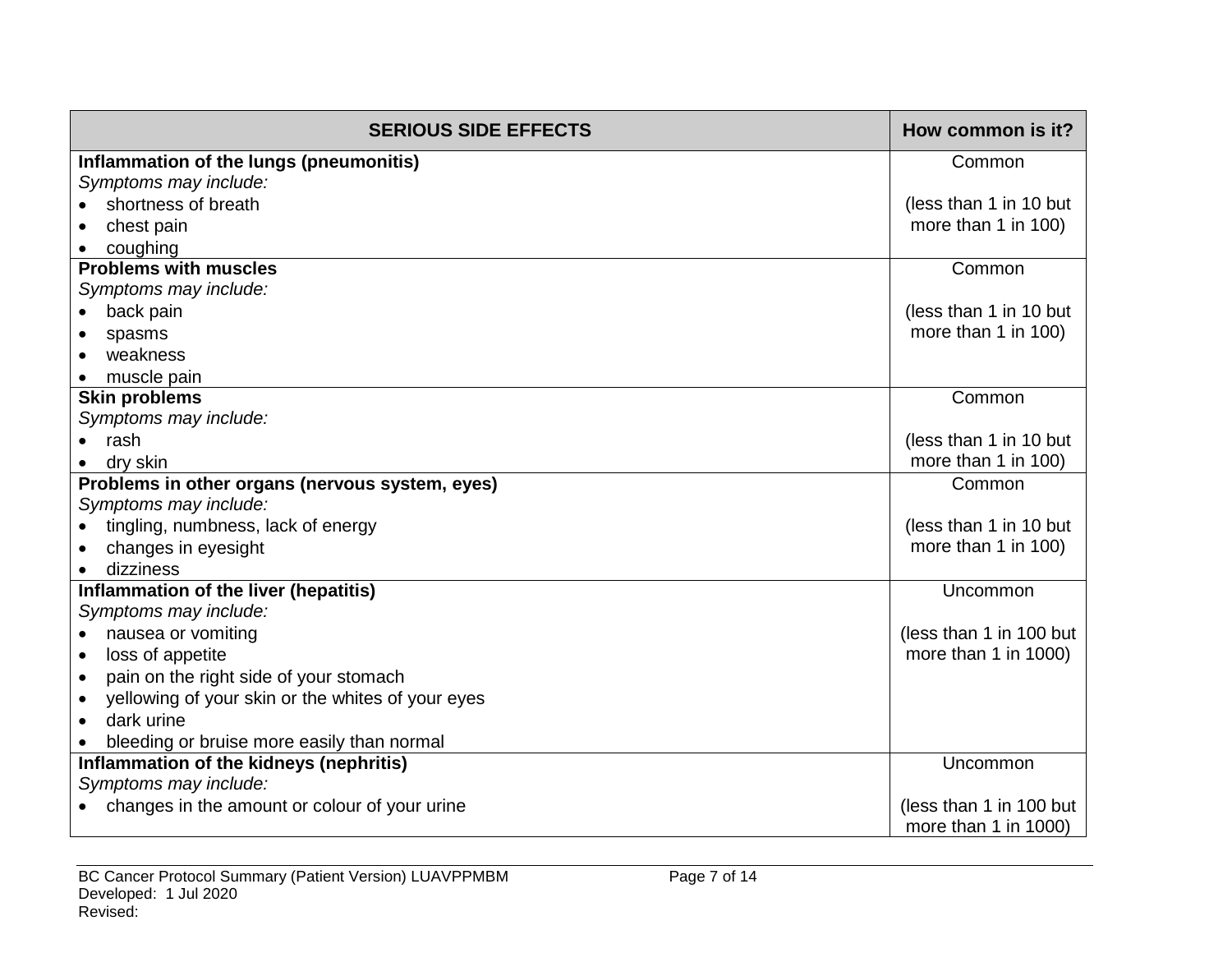| <b>SERIOUS SIDE EFFECTS</b>                     | How common is it?     |
|-------------------------------------------------|-----------------------|
| Problems in the pancreas                        | Rare                  |
| Symptoms may include:                           |                       |
| abdominal pain                                  | (less than 1 in 1000) |
| nausea and vomiting                             | but more than 1 in    |
|                                                 | 10000)                |
| Blood sugar problems (type 1 diabetes mellitus) | Rare                  |
| Symptoms may include:                           |                       |
| hunger or thirst                                | (less than 1 in 1000  |
| a need to urinate more often                    | but more than 1 in    |
| weight loss                                     | 10000)                |
| <b>Infusion reactions</b>                       | Rare                  |
| Symptoms may include:                           |                       |
| shortness of breath                             | (less than 1 in 1000) |
| itching or rash                                 | but more than 1 in    |
| dizziness                                       | 10000)                |
| fever                                           |                       |
| wheezing                                        |                       |
| flushing                                        |                       |
| feeling like passing out                        |                       |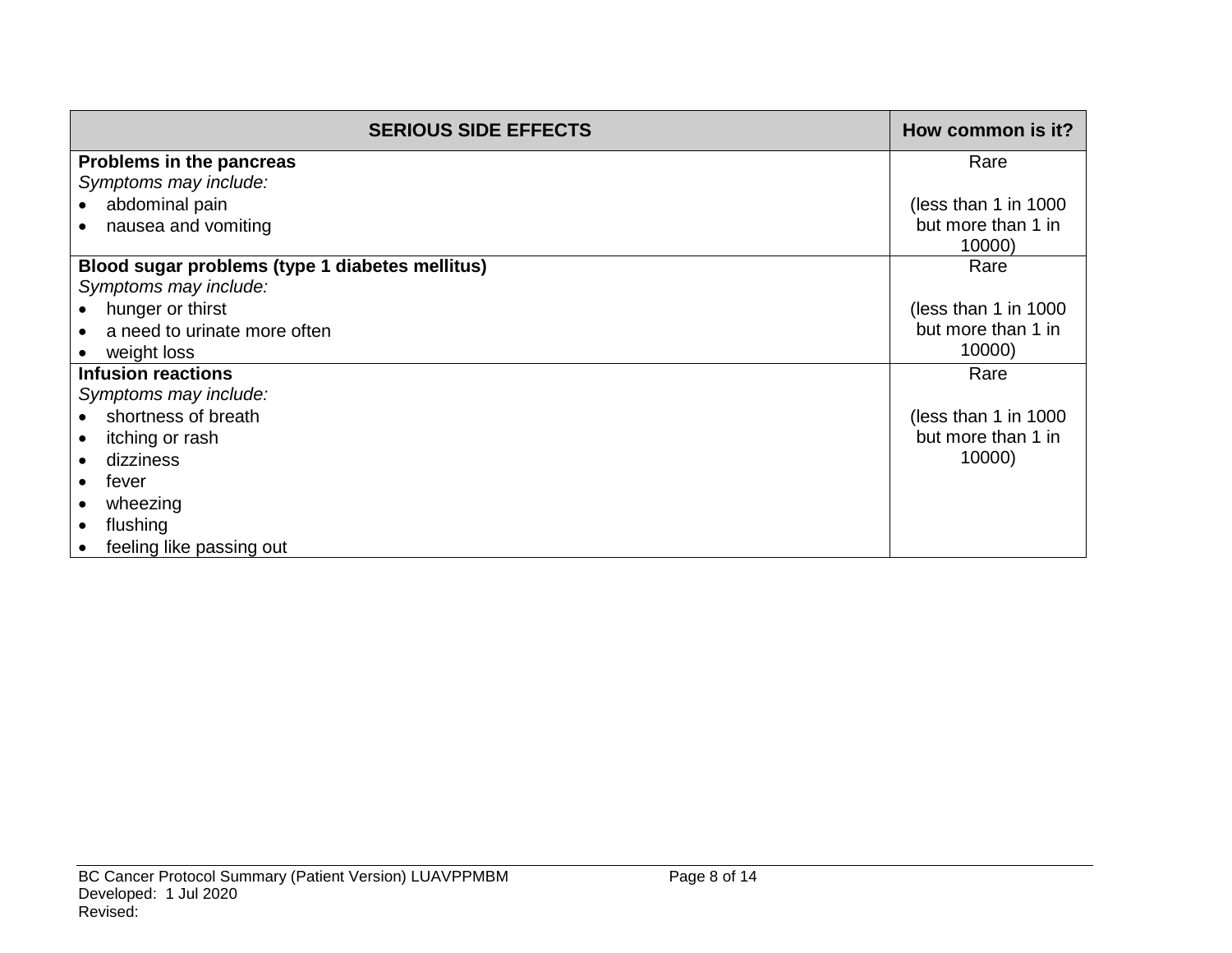## **Management of Other Side Effects**

| <b>OTHER SIDE EFFECTS</b>                                                                                                                                                                                                                                                                        | <b>How common</b><br>is it? | <b>MANAGEMENT</b>                                                                                                                                                                                                                                                                                                                                                                                   |
|--------------------------------------------------------------------------------------------------------------------------------------------------------------------------------------------------------------------------------------------------------------------------------------------------|-----------------------------|-----------------------------------------------------------------------------------------------------------------------------------------------------------------------------------------------------------------------------------------------------------------------------------------------------------------------------------------------------------------------------------------------------|
| Your white blood cells will decrease<br>a few days after your treatment.<br>They usually return to normal in 2-3<br>weeks. White blood cells protect your<br>body by fighting bacteria (germs) that<br>cause infection. When they are low,<br>you are at greater risk of having an<br>infection. | Uncommon                    | To help prevent infection:<br>Wash your hands often and always after using the<br>bathroom.<br>Take care of your skin and mouth by gently washing<br>regularly.<br>Avoid crowds and people who are sick.<br>Call your doctor <i>immediately</i> at the first sign of an<br>infection such as fever (over 100°F or 38°C by an oral<br>thermometer), chills, cough or burning when you pass<br>urine. |
| Your platelets may decrease during<br>or after your treatment They will<br>return to normal after your last<br>treatment. Platelets help to make<br>your blood clot when you hurt<br>yourself. You may bruise or bleed<br>more easily than usual.                                                | Uncommon                    | To help prevent bleeding problems:<br>Try not to bruise, cut or burn yourself.<br>Clean your nose by blowing gently, do not pick your<br>nose.<br>Avoid constipation.<br>Brush your teeth gently with a soft toothbrush as your<br>gums may bleed more easily. Maintain good oral<br>hygiene.<br>Avoid taking ASA (e.g. ASPIRIN®) or Ibuprofen (e.g.<br>ADVIL®), unless prescribed by your doctor.  |
| <b>Tiredness</b> and lack of energy may<br>sometimes occur.                                                                                                                                                                                                                                      | Very Common                 | Do not drive a car or operate machinery if you are feeling<br>$\bullet$<br>tired.<br>Try the ideas in Your Bank to Energy Savings: Helping<br>People with Cancer Handle Fatigue.*<br>If tiredness is persistent and you have other symptoms of<br>hepatitis or inflammation of glands, tell your doctor as<br>soon as possible. (see the table above for serious side<br>effects.)                  |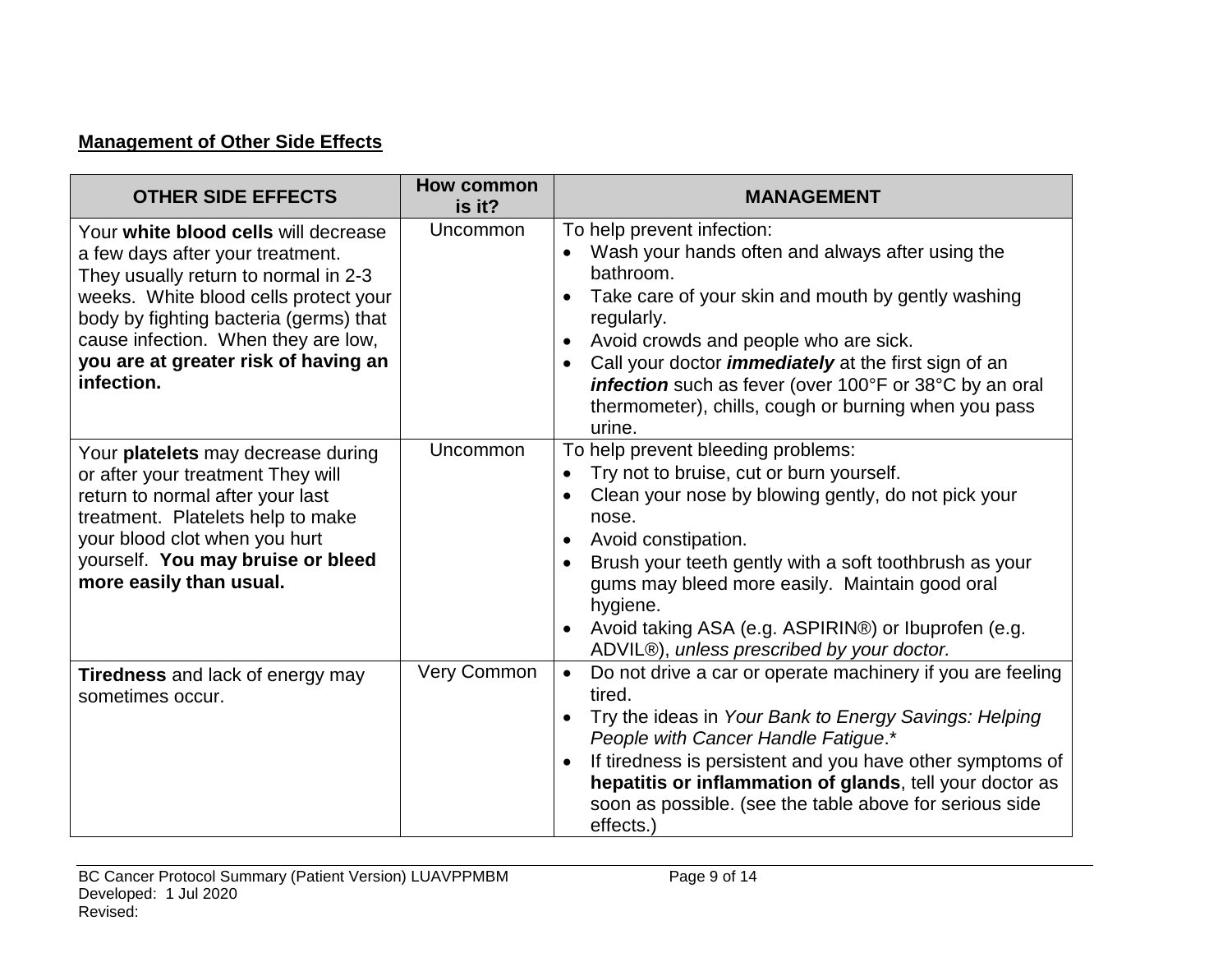| <b>OTHER SIDE EFFECTS</b>                                                                                                           | <b>How common</b><br>is it? | <b>MANAGEMENT</b>                                                                                                                                                                                                                                                                                                                                                                                                                                                                                       |
|-------------------------------------------------------------------------------------------------------------------------------------|-----------------------------|---------------------------------------------------------------------------------------------------------------------------------------------------------------------------------------------------------------------------------------------------------------------------------------------------------------------------------------------------------------------------------------------------------------------------------------------------------------------------------------------------------|
| Loss of appetite and weight loss<br>sometimes occur.                                                                                | Very Common                 | Try the ideas in Food Ideas to Help with Decreased<br>$\bullet$<br>Appetite.*<br>If loss of appetite is persistent and you have other<br>symptoms of hepatitis, tell your doctor as soon as<br>possible. (see the table above for serious side effects.)                                                                                                                                                                                                                                                |
| Nausea and vomiting may occur<br>after your treatment. Nausea may last<br>longer for some patients (delayed<br>nausea and vomiting) | Common                      | You may be given a prescription for anti-nausea drug(s)<br>$\bullet$<br>to take before your treatment and/or at home. It is<br>easier to prevent nausea than treat it once it has<br>occurred, so follow directions closely.<br>Drink plenty of fluids.<br>Eat and drink often in small amounts.<br>Try the ideas in Food Choices to Help Control Nausea.*<br>$\bullet$<br>Your doctor may mange delayed nausea and vomiting<br>differently. Be sure to let your doctor know if you<br>experience this. |
| <b>Constipation</b> may sometimes occur.                                                                                            | Common                      | Exercise if you can.<br>$\bullet$<br>Drink plenty of fluids.<br>$\bullet$<br>Try ideas in Suggestions for Dealing with Constipation.*<br>If you have other symptoms of colitis, tell your doctor as<br>soon as possible. (see the table above for serious side<br>effects.)                                                                                                                                                                                                                             |
| Fever may sometimes occur.                                                                                                          | Common                      | Call your doctor <i>immediately</i> at the first sign of an<br>$\bullet$<br>infection such as fever (over 100°F or 38°C by an oral<br>thermometer), chills, cough or burning when you pass<br>urine.<br>If you have other symptoms of colitis, tell your doctor as<br>soon as possible. (see the table above for serious side<br>effects.)                                                                                                                                                              |
| Headache may sometimes occur.                                                                                                       | Common                      | If headache is persistent and you have other symptoms<br>$\bullet$<br>of inflammation of glands, tell your doctor as soon as<br>possible. (see the table above for serious side effects.)                                                                                                                                                                                                                                                                                                               |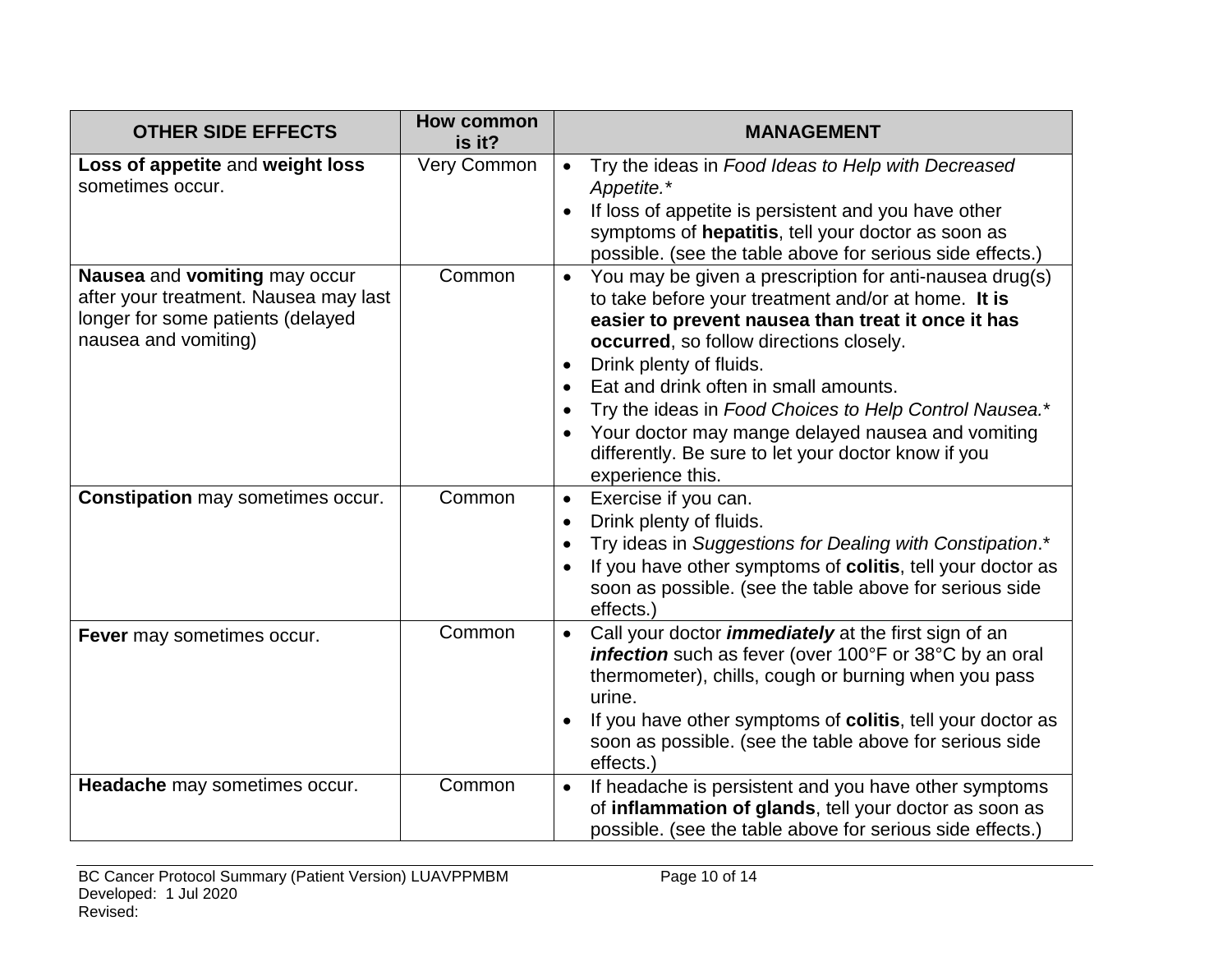| <b>OTHER SIDE EFFECTS</b>                                                                                                                                                                            | How common<br>is it? | <b>MANAGEMENT</b>                                                                                                                                                                                                                                                                                                                                                                                                                                                                                                                    |
|------------------------------------------------------------------------------------------------------------------------------------------------------------------------------------------------------|----------------------|--------------------------------------------------------------------------------------------------------------------------------------------------------------------------------------------------------------------------------------------------------------------------------------------------------------------------------------------------------------------------------------------------------------------------------------------------------------------------------------------------------------------------------------|
| Sore mouth may occur a few days<br>after treatment. Mouth sores can<br>occur on the tongue, the sides of the<br>mouth or in the throat. Mouth sores<br>or bleeding gums can lead to an<br>infection. | Uncommon             | Brush your teeth gently after eating and at bedtime with a<br>very soft toothbrush. If your gums bleed, use gauze<br>instead of a brush. Use baking soda instead of<br>toothpaste.<br>Make a mouthwash with 1/2 teaspoon baking soda or salt<br>in 1 cup warm water and rinse several times a day.<br>Try soft, bland foods like puddings, milkshakes and<br>cream soups.<br>Avoid spicy, crunchy or acidic food, and very hot or cold<br>foods.<br>Call your doctor if you are having difficulty eating or<br>drinking due to pain. |
| Hair loss is rare.                                                                                                                                                                                   | Rare                 | If hair loss is a problem, refer to For the Patient: Hair<br>Loss Due to Chemotherapy.*                                                                                                                                                                                                                                                                                                                                                                                                                                              |
| Pain or tenderness may occur where<br>the needle was placed                                                                                                                                          | <b>Uncommon</b>      | Apply cool compresses or soak in cool water for 15-20<br>minutes several times a day.                                                                                                                                                                                                                                                                                                                                                                                                                                                |

**\*Please ask your oncologist or pharmacist for a copy.**

**If you experience symptoms or changes in your body that have not been described above but worry you, or in any symptoms are severe, contact:**

 **\_\_\_\_\_\_\_\_\_\_\_\_\_\_\_\_\_\_\_\_\_\_\_\_ at telephone number:\_\_\_\_\_\_\_\_\_\_\_\_\_\_\_\_\_\_\_**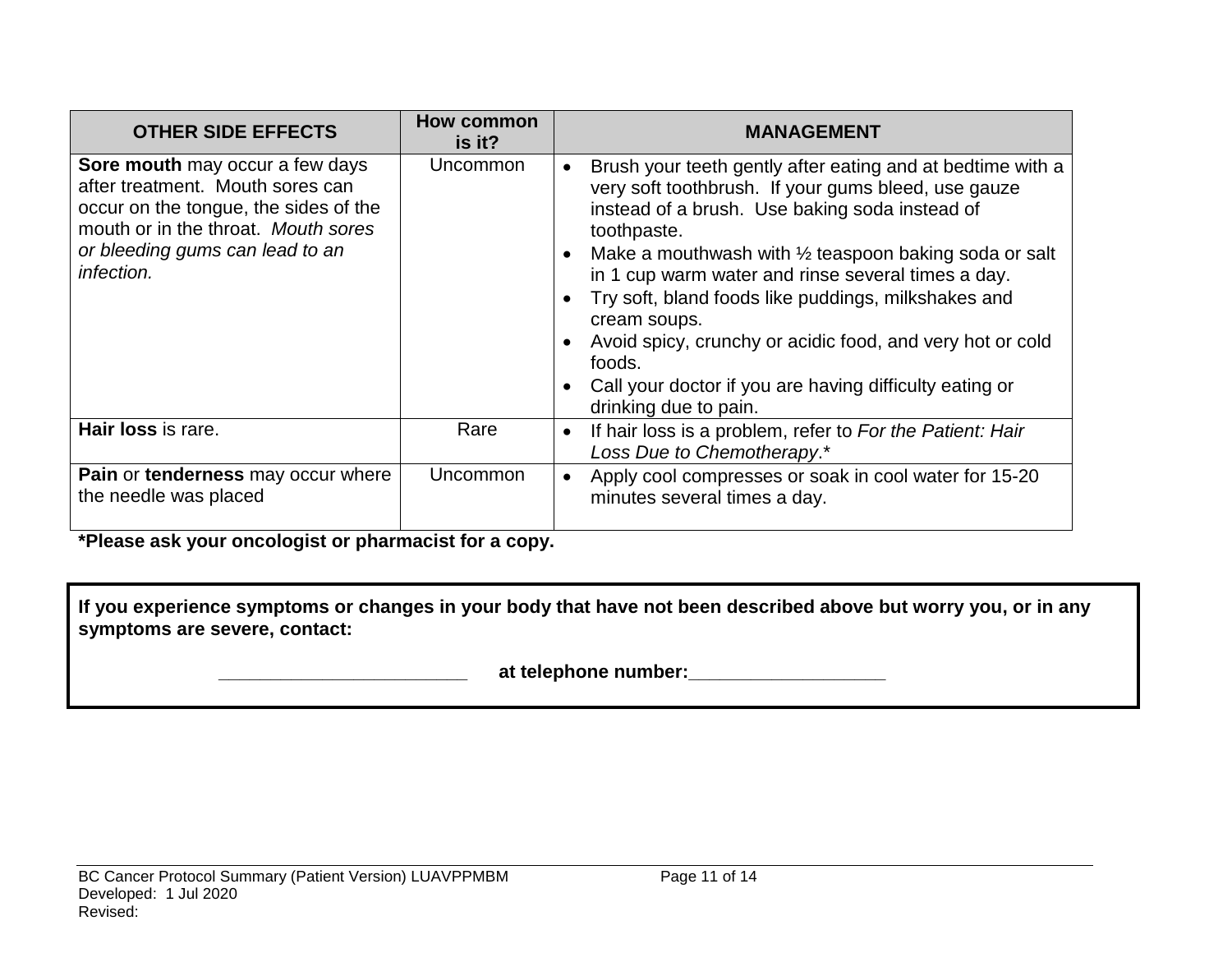| <b>BC</b><br>CAN<br><b>MEDICAL</b><br><b>AI FRT</b><br><b>CER</b><br><b>Provincial Health Services Authority</b><br>NAME | SEVERE IMMUNE-MEDIATED ADVERSE REACTIONS<br>Including enterocolitis, intestinal perforation, hepatitis,<br>(including toxic epidermal necrolysis),<br>dermatitis<br>neuropathy, endocrinopathy, pneumonitis, myositis,<br>myocarditis and toxicities in other organ<br>Duration of risk after treatment is unknown. | systems. |
|--------------------------------------------------------------------------------------------------------------------------|---------------------------------------------------------------------------------------------------------------------------------------------------------------------------------------------------------------------------------------------------------------------------------------------------------------------|----------|
| has received                                                                                                             | FOR MORE INFORMATION:                                                                                                                                                                                                                                                                                               |          |
| CHECKPOINT INHIBITOR IMMUNOTHERAPY:                                                                                      |                                                                                                                                                                                                                                                                                                                     |          |
| Immune-Mediated Adverse Reactions                                                                                        |                                                                                                                                                                                                                                                                                                                     |          |
| ALWAYS CARRY THIS CARD AND SHOW TO                                                                                       |                                                                                                                                                                                                                                                                                                                     |          |
| PHYSICIANS INCLUDING ANESTHETISTS                                                                                        | www.bccancer.bc.ca/health-professionals/professional-resources/cancer-drug-manual<br>Rev Aug 2018                                                                                                                                                                                                                   |          |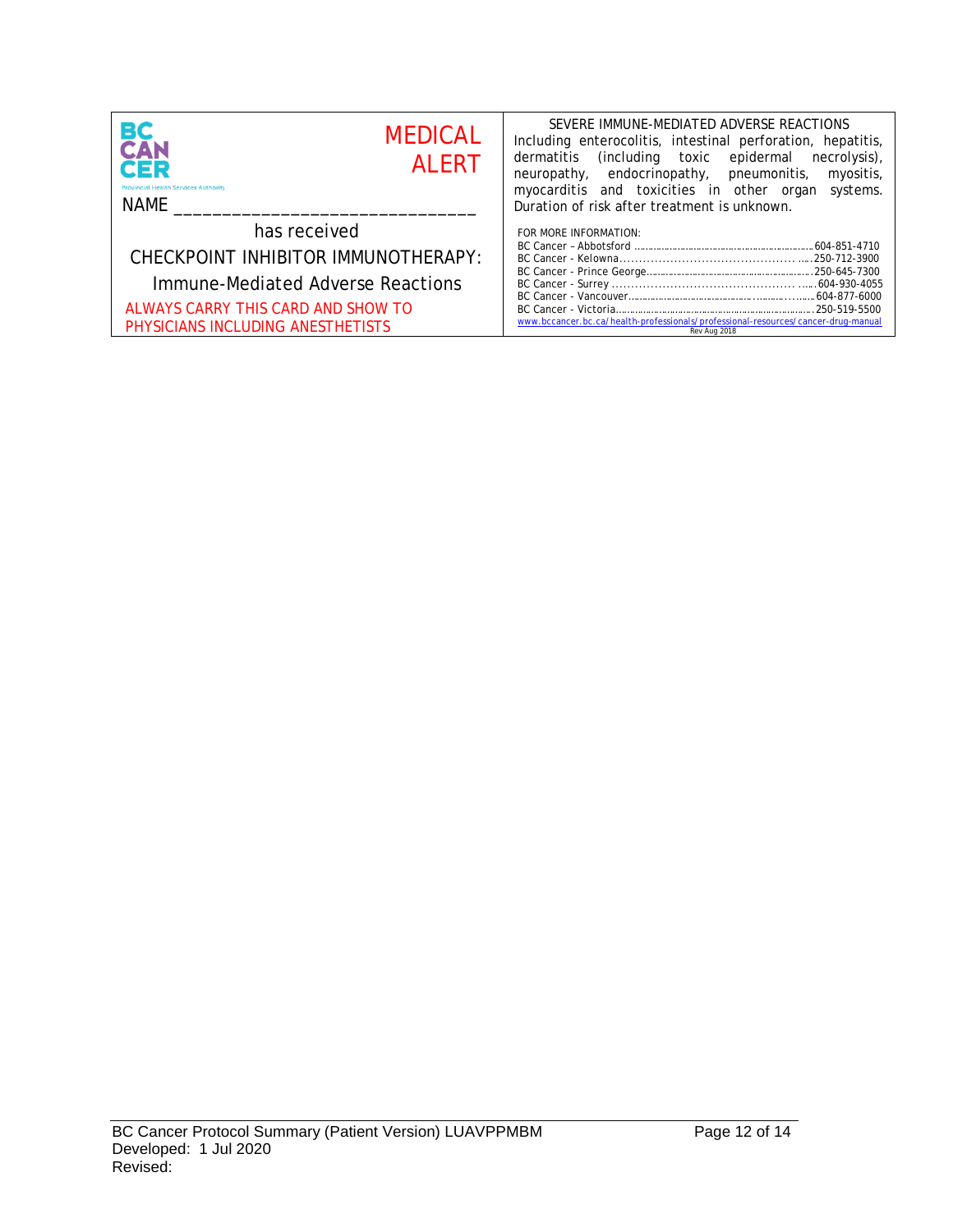| Immunotherapy Regimen<br>This patient is receiving immunotherapy at the BC Cancer and is at risk of immune-related<br>toxicities which may be life threatening and require urgent management.<br>Immunotherapy toxicities are different from those encountered with standard chemotherapy<br>or targeted therapies. The immune system may become dysregulated during immunotherapy<br>treatment, leading to symptoms and findings which mimic autoimmune disorders. Adverse<br>events can occur during or following treatment and can be life threatening. Any organ system<br>in the body is at risk including, but not limited to:<br>Lungs (pneumonitis, pleuritis, sarcoidosis)<br>Gastrointestinal (colitis, ileitis, pancreatitis)<br>Liver (hepatitis)<br>Skin (rash, Stevens-Johnson syndrome)<br>Endocrine (hypophysitis, adrenal insufficiency, hypo/hyperthyroidism, type 1 diabetes mellitus)<br>Renal (interstitial nephritis)<br>Blood (hemolytic anemia, thrombocytopenia, neutropenia)<br>Neurologic (encephalitis, Guillain-Barré syndrome, meningitis, myasthenia gravis, neuropathy)<br>Musculoskeletal (myositis, arthritis)<br>Cardiovascular (pericarditis, myocarditis, vasculitis)<br>Ophthalmologic (uveitis, scleritis, episcleritis, conjunctivitis, retinitis)<br>Management of immune-related toxicities necessitates prompt coordination with a medical<br>oncologist with initiation of high dose corticosteroids, and may require referral to the<br>appropriate subspecialty. If you suspect your patient is presenting with immune-related<br>toxicity, please contact the patient's medical oncologist directly or if after hours contact the<br>on-call physician, or as per your local centre's process (next page). Additional information on<br>immunotherapy toxicity treatment algorithms is located at the end of the above posted | To Whom It May Concern: |  |
|------------------------------------------------------------------------------------------------------------------------------------------------------------------------------------------------------------------------------------------------------------------------------------------------------------------------------------------------------------------------------------------------------------------------------------------------------------------------------------------------------------------------------------------------------------------------------------------------------------------------------------------------------------------------------------------------------------------------------------------------------------------------------------------------------------------------------------------------------------------------------------------------------------------------------------------------------------------------------------------------------------------------------------------------------------------------------------------------------------------------------------------------------------------------------------------------------------------------------------------------------------------------------------------------------------------------------------------------------------------------------------------------------------------------------------------------------------------------------------------------------------------------------------------------------------------------------------------------------------------------------------------------------------------------------------------------------------------------------------------------------------------------------------------------------------------------------------------------------------------------------|-------------------------|--|
|                                                                                                                                                                                                                                                                                                                                                                                                                                                                                                                                                                                                                                                                                                                                                                                                                                                                                                                                                                                                                                                                                                                                                                                                                                                                                                                                                                                                                                                                                                                                                                                                                                                                                                                                                                                                                                                                              |                         |  |
|                                                                                                                                                                                                                                                                                                                                                                                                                                                                                                                                                                                                                                                                                                                                                                                                                                                                                                                                                                                                                                                                                                                                                                                                                                                                                                                                                                                                                                                                                                                                                                                                                                                                                                                                                                                                                                                                              |                         |  |
|                                                                                                                                                                                                                                                                                                                                                                                                                                                                                                                                                                                                                                                                                                                                                                                                                                                                                                                                                                                                                                                                                                                                                                                                                                                                                                                                                                                                                                                                                                                                                                                                                                                                                                                                                                                                                                                                              |                         |  |
|                                                                                                                                                                                                                                                                                                                                                                                                                                                                                                                                                                                                                                                                                                                                                                                                                                                                                                                                                                                                                                                                                                                                                                                                                                                                                                                                                                                                                                                                                                                                                                                                                                                                                                                                                                                                                                                                              |                         |  |
|                                                                                                                                                                                                                                                                                                                                                                                                                                                                                                                                                                                                                                                                                                                                                                                                                                                                                                                                                                                                                                                                                                                                                                                                                                                                                                                                                                                                                                                                                                                                                                                                                                                                                                                                                                                                                                                                              |                         |  |
|                                                                                                                                                                                                                                                                                                                                                                                                                                                                                                                                                                                                                                                                                                                                                                                                                                                                                                                                                                                                                                                                                                                                                                                                                                                                                                                                                                                                                                                                                                                                                                                                                                                                                                                                                                                                                                                                              |                         |  |
|                                                                                                                                                                                                                                                                                                                                                                                                                                                                                                                                                                                                                                                                                                                                                                                                                                                                                                                                                                                                                                                                                                                                                                                                                                                                                                                                                                                                                                                                                                                                                                                                                                                                                                                                                                                                                                                                              |                         |  |
| protocol at www.bccancer.bc.ca.                                                                                                                                                                                                                                                                                                                                                                                                                                                                                                                                                                                                                                                                                                                                                                                                                                                                                                                                                                                                                                                                                                                                                                                                                                                                                                                                                                                                                                                                                                                                                                                                                                                                                                                                                                                                                                              |                         |  |